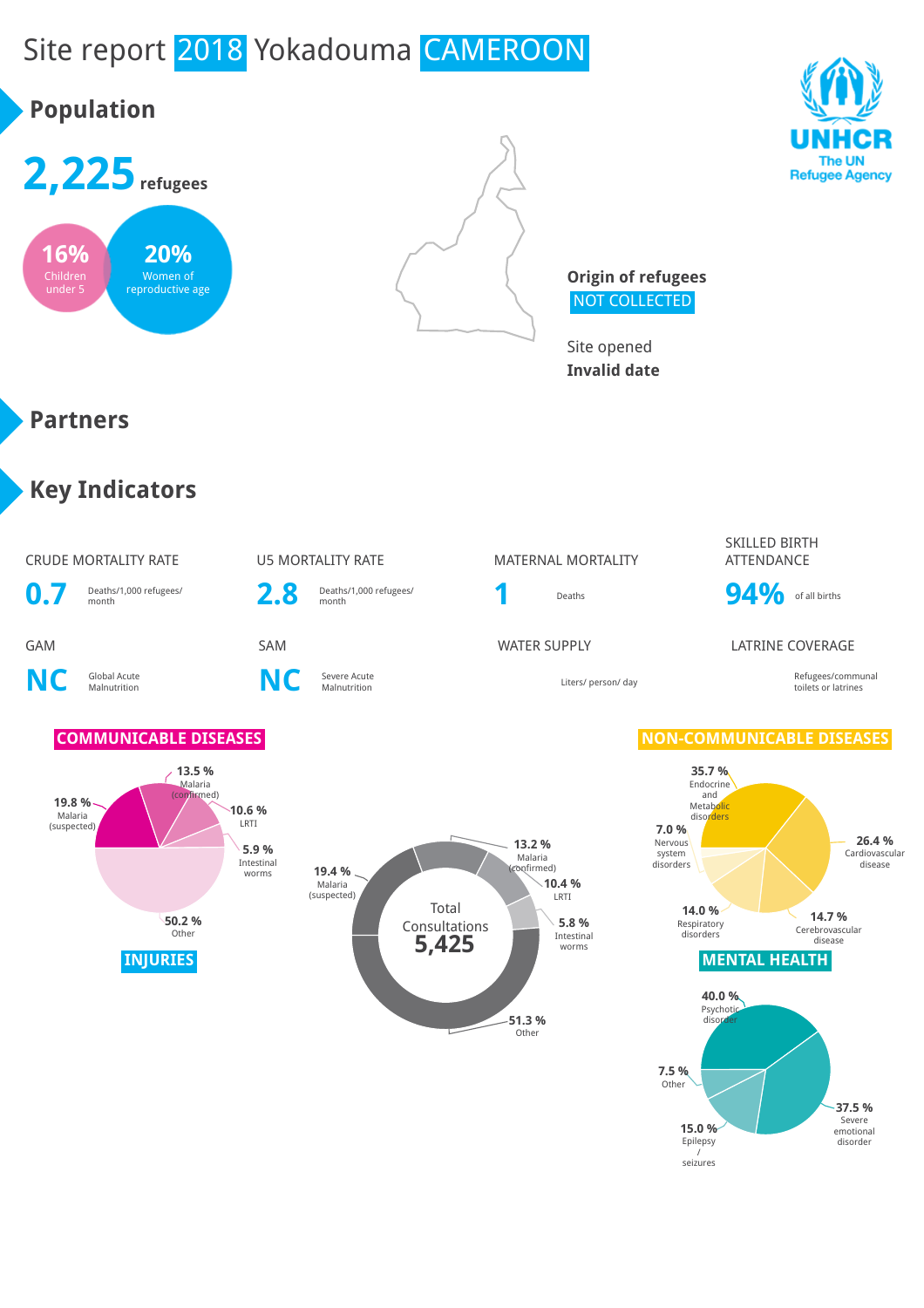### **Public Health**

| <b>HEALTH STAFFING</b>                                      | <b>INDICATOR</b> | <b>STANDARD</b> |           | <b>MORBIDITY</b>                                 | <b>INDICATOR</b> | <b>STANDARD</b> |   |
|-------------------------------------------------------------|------------------|-----------------|-----------|--------------------------------------------------|------------------|-----------------|---|
| Number of medical doctors                                   |                  | 1: 50,000       | $\bullet$ | Incidence of malaria among children under        | 87               |                 |   |
| Number of qualified nurses                                  |                  | $1:$ < 10,000   | $\bullet$ | Incidence of watery diarrhoea among              | 15               |                 |   |
| Number of community health workers                          |                  | 1:1,000         | $\bullet$ | children under 5                                 |                  |                 |   |
| <b>ACCESS AND UTILIZATION</b>                               | <b>INDICATOR</b> | <b>STANDARD</b> |           | Incidence of pneumonia among children<br>under 5 | 81               |                 |   |
| Consultations per trained clinician per day                 | 8                | < 50            | Ø         | Incidence of pneumonia among over 5              | 22               |                 |   |
| Health utilisation rate (new visits / refugee /             | 2.0              | $1 - 4$         | ☑         | Tuberculosis success rate                        |                  | < 90%           |   |
| year)<br>Proportion of host population consultations        | 55%              |                 |           | Were any MDR/X-TB cases diagnosed among<br>PoCs? |                  | <b>No</b>       |   |
| <b>MORTALITY</b>                                            | <b>INDICATOR</b> | <b>STANDARD</b> |           | <b>VACCINATION</b>                               | <b>INDICATOR</b> | <b>STANDARD</b> |   |
| <b>Crude Mortality Rate</b><br>(CMR) (/1000/month)          | 0.7              | < 0.75          | Ø         | Full vaccination coverage                        | 50%              | < 95%           | ೞ |
| Under-five Mortality Rate<br>(U5MR) (/1000/month)           | 2.8              | $< 1.5$         | ☺         | Measles vaccination coverage                     | 49%              | < 95%           | Ø |
| <b>Infant Mortality Rate</b><br>(IMR) (/1000 livebirths)    | 75.8             | $30$            | Ø         | Source of vaccination data                       |                  |                 |   |
| <b>Neonatal Mortality Rate</b><br>(NNMR) (/1000 livebirths) | 30               | < 20            | 0         | IN-PATIENT DEPARTMENT (IPD)                      | <b>INDICATOR</b> | <b>STANDARD</b> |   |
| <b>OUTBREAK ALERT AND RESPONSE</b>                          | <b>INDICATOR</b> | <b>STANDARD</b> |           | Average length of stay (days)                    | 5.4              |                 |   |
| Proportion of outbreaks investigated within 48<br>hours     |                  | 100%            |           | Case fatality rate                               | 0.0              |                 |   |
| Number of outbreaks reported                                | 0                |                 |           | Hospitalisation rate                             | 305.6            | $50 - 150$      |   |

## **Reproductive Health**

| <b>ANTENATAL CARE</b>                                                                     | <b>INDICATOR</b> | <b>STANDARD</b> |   | <b>FAMILY PLANNING</b>                                                      | <b>INDICATOR</b> | <b>STANDARD</b> |   |
|-------------------------------------------------------------------------------------------|------------------|-----------------|---|-----------------------------------------------------------------------------|------------------|-----------------|---|
| Antenatal care coverage                                                                   | 52%              | > 90%           | ⋒ | Contraceptive prevalence rate                                               | 4%               | $\geq 30\%$     | ⊠ |
| Coverage of antenatal tetanus vaccination                                                 | 87%              | >95%            |   | Source of contraceptive prevalence data                                     |                  |                 |   |
| <b>DELIVERY CARE</b>                                                                      | <b>INDICATOR</b> | <b>STANDARD</b> |   | SEXUAL AND GENDER-BASED VIOLENCE (SGBV)                                     | <b>INDICATOR</b> | <b>STANDARD</b> |   |
| Proportion of births attended by skilled<br>personnel                                     | 94%              | $\geq 90\%$     |   | Total number of reported rapes                                              | $\mathbf{0}$     |                 |   |
| Proportion of births conducted by caesarean<br>section                                    | 0%               | $5 - 15%$       | ೞ | Proportion of eligible rape survivors provided<br>with PEP within 72 hours  |                  | 100%            |   |
| Proportion of newborn infants with low birth<br>weight (<2500 gs) (weighed within 72 hrs) | 10%              | < 15%           |   | Proportion of eligible rape survivors provided<br>with ECP within 120 hours |                  | 100%            |   |
| Proportion of teenage pregnancies                                                         | 13%              |                 |   | SEXUALLY TRANSMITTED INFECTIONS (STIS)                                      | <b>INDICATOR</b> | <b>STANDARD</b> |   |
| Still birth rate ( / 1000 total births / month)                                           |                  |                 |   | Number of genital ulcer diseases                                            | 4                |                 |   |
| Number of maternal deaths                                                                 |                  |                 |   | Number of Pelvic Inflammatory diseases                                      | 56               |                 |   |
| Proportion of maternal deaths investigated<br>within 48 hours                             | 50%              | 100%            | ظ |                                                                             |                  |                 |   |